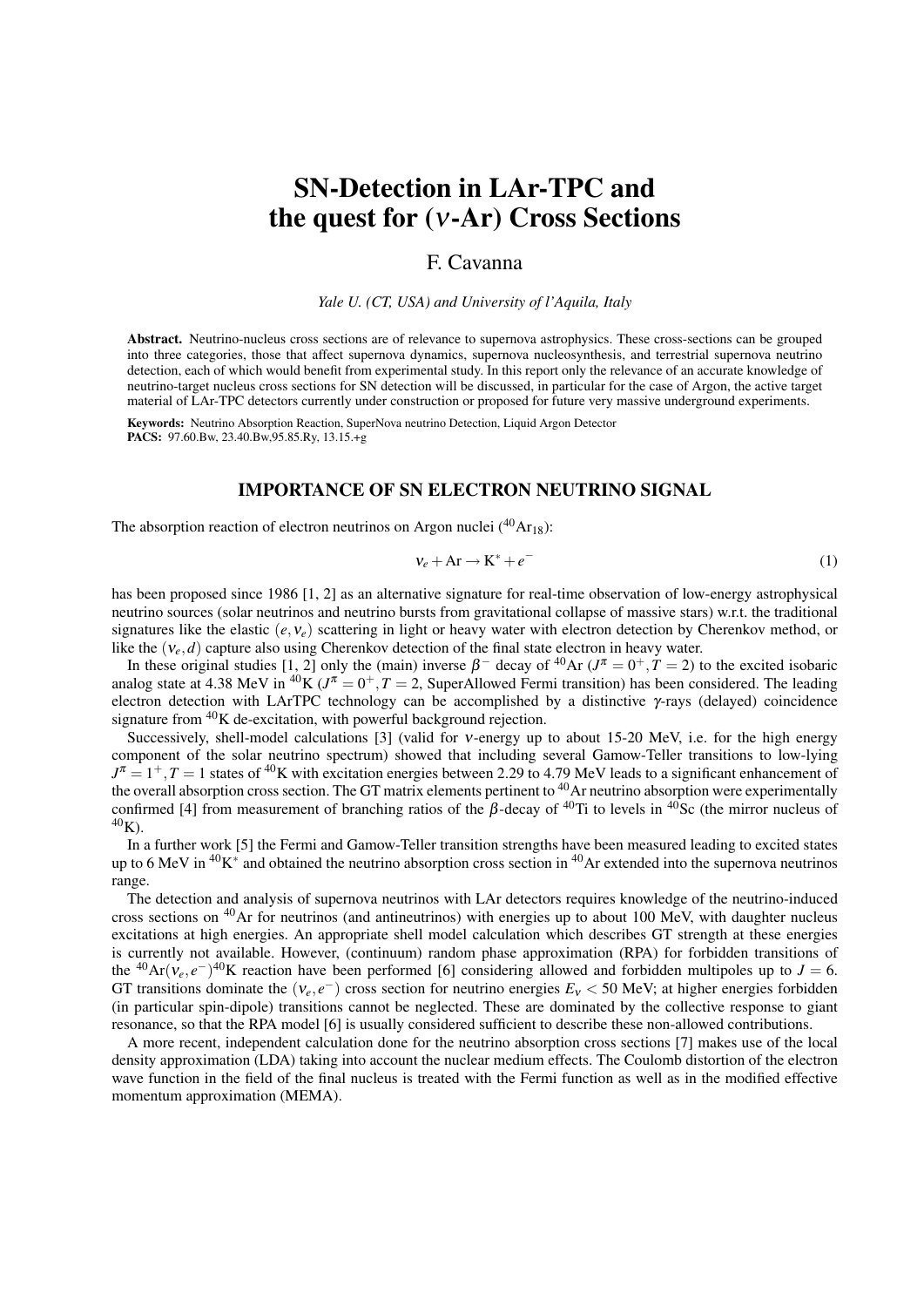The results from this model are compared with the other results cited above [3, 5, 6] for the total absorption cross section  $\sigma(E_v)$  as a function of neutrino energy  $E_v$ . The respective cross sections are shown in Fig.1.



FIGURE 1. *Total cross section* σ*ABS vs. E*<sup>ν</sup> *for* ν*<sup>e</sup>* +Ar → K <sup>∗</sup> +*e* <sup>−</sup> *reaction for LDA [7] with Fermi function (solid line) and with modified effective momentum approximation (dashed line), Shell Model [3] (dashed-double dotted line) and RPA [6] (dotted line). The plot is taken from [7].*

At this conference the latest result neutrino-Ar absorption cross sections from theoretical calculations, based on a Hybrid Model [Shell-Model (F+GT) + Random Phase Approximatiom] have been presented [T. Suzuki [8], these Proceedings] and agree well with the RPA calculation of [6].

The results show that the theoretical uncertainty due to nuclear model dependence in predicting the total event rates for argon based detector is not too large.

In summary, the absorption reaction of electron neutrinos on Argon nuclei from recent theoretical calculations, was found to be large (and much larger than previously estimated) in the energy range of interest for SN neutrinos, with low Q-value of few MeV to the lowest-lying levels of the final nuclear state. It should be also noticed however, that no direct measurements of  $v_e(^{40}Ar, ^{40}K^*)e^-$  cross section have ever been performed in this energy range.

### GALACTIC SN-ν DETECTION WITH LIQUID ARGON DETECTORS

The large absorption reaction of electron neutrinos on Argon nuclei, theoretically calculated with different methods by various authors, opens up interesting perspectives for galactic SN-ν detection with liquid argon detectors even at moderate mass scale.

In the range of the hundreds tons (e.g. for the MicroBooNE Experiment at FNAL with about 100 t of LAr) up to some tens of ν*<sup>e</sup>* events per 100 t of (active) mass can be expected in case of a 10 kpc galactic SN event.

This rate largely depends however on the choice of the astrophysical parameters - neutrino temperature, pinching factor, partition,.. in the SN model as well as on the neutrino physical parameters  $(\theta_{13}$  - recently determined to be large - and mass hierarchy) and the way neutrino oscillation through the dense stellar medium during the SN explosion phases are accounted for. How the number of events changes, with reasonable changes of the input parameters, has been evaluated in [9] and reported here. The percentage variation  $100 \times \delta N/N$  of the number of absorbed  $v_e$  under a number of alternative hypotheses is shown in the Table below:

*T* +∆*T T* −∆*T f* → 1/8 η → 2 *Pee* → 0.3 +51 % −45 % −25 % +15 % −16 %

The first two columns show the effect of changing the temperature by  $\Delta T = \pm 1.3$  MeV; the third column, describes the effect of non-equipartitioned fluxes; the fourth one, the effect of having a pinched ('non-thermal') spectrum.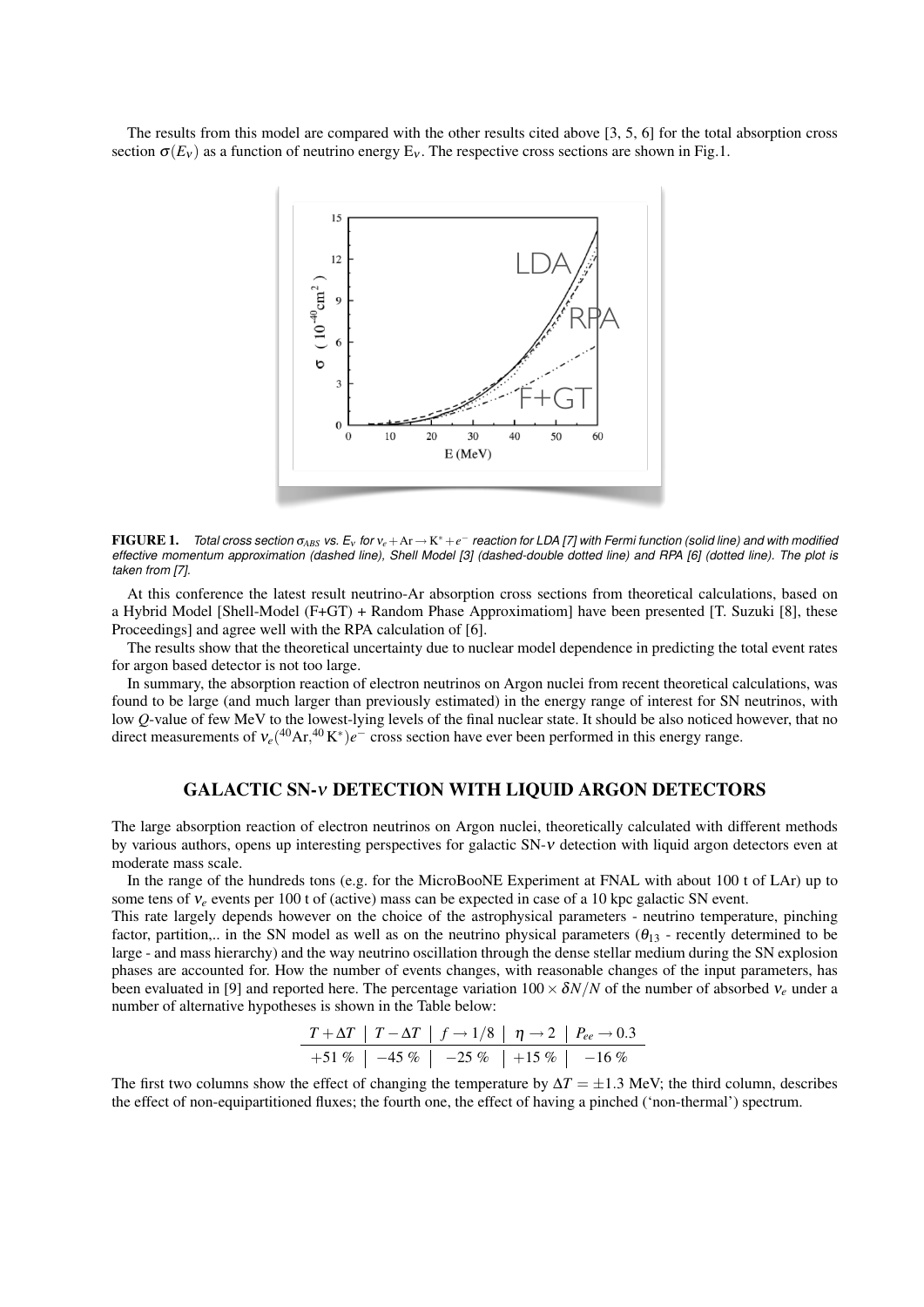The last column assumed that  $v_e \rightarrow v_2$  due to very small  $\theta_{13}$ . This hypothesis (and related uncertainty) is now washed out from the recent indications of the large  $\theta_{13}$  value that implies  $P_{ee} = 0$ . This shows that the present uncertainty in the temperature has a big impact on the expected signal, about 50 %. It shows also that a *mixture* of various phenomena can affect the flux at the ∼ 20 % level. To separate these effects clearly, it will be important to study several properties of the neutrino signal, like distributions in time and energy and use several reactions with different detectors.



FIGURE 2. *Number of expected* ν*<sup>e</sup> events as a function of the effective temperature. A reference 100 t detector mass (corresponding to* 1.5 · 10<sup>30</sup> *Ar targets) is considered. (for simplicity, an ideal detector without threshold on the final state electron energy and full detection efficiency is assumed). The cross-section 'hybrid model' for* ν*e-absorption on Argon is used (shell model [3] for allowed transitions, and RPA [6] for forbidden transitions). Neutrino fluence is taken with T free to vary and pinching parameter set at* η = 0*. The other SN parameters are:*  $D = 10$  *kpc,*  $f = 1/6$  *(strict equipartition), and*  $\mathscr{E}_B = 3 \times 10^{53}$  *erg. Oscillation are separately accounted: full line corresponds to the large, now well established value of*  $\theta_{13}$ *.* 

In Fig. 2 we show the calculated number of expected events for a 100t of LAr mass (on the scale of the MicroBooNE detector) for a wide range of values of the effective temperature.

The distinctive feature of the Ar target relies on the sensitivity to the electron-neutrino component of the SN-ν flux, opposite the the "traditional" WC or scintillator detector primarily sensitive to the electron-antineutrino component. Combined information from neutrino and antineutrino detection can provide important additional hints about the SN explosion mechanism but also about the neutrino intrinsic properties.

#### ABSORPTION CROSS SECTION DIRECT MEASUREMENT AT ν-SNS

Direct measurement of the  $v_e(^{40}\text{Ar}, ^{40}\text{K}^*)e^-$  cross section at p-beam dump facilities has been repeatedly advocated by many among the authors  $[1, 6, 7, 8]$  of the theoretical calculations here referenced. Electron neutrino reactions in <sup>40</sup>Ar can be experimentally studied with the muon decay at rest (DAR) neutrinos, whose energy spectrum, with maximum energy  $E_v^{max}$ =53 MeV, is similar to the SN neutrinos spectrum.

Opportunities for Neutrino Physics at the Spallation Neutron Source (ν-SNS) of the Oak Ridge National Laboratory, including measurement of the  $v_e(^{40}Ar, ^{40}K^*)e^-$  cross section with LArTPC detectors, have been recently reviewed and reported in [10].

Neutrinos fluxes at the Oak Ridge v-SNS facility [10, 11], with a nominal (time integrated)  $v_e$  Fluence  $F_{ve}$  $6 \times 10^{14}$  v/cm<sup>2</sup> at D=20 m, allows the collection of a large number of absorption events of the order of  $N_{\text{evt}} \simeq 1800$ per ton of LAr per yr (assuming the theoretical cross section from [7] or [6] or [8]).

A  $1 \times 1 \times 2$ m<sup>3</sup> (3 t) LArTPC detector looks thus definitively adequate, considering that for LArTPCs the detection efficiency  $\varepsilon_{Det}$  can be assumed close to 1 and the fiducial volume cut for containment of the final state event topology should be small  $(V_{Fid} \simeq V_{Active})$ .

The neutron background (faking the ν*<sup>e</sup>* absorption signature) is small, due to the high rejection capability of the imaging LArTPC technology. Cosmic ray background and trigger efficiency need however to be understood and carefully evaluated (LArTPC is a "slow" read-out detector - e.g.  $600 \mu s$  for 1 m drift).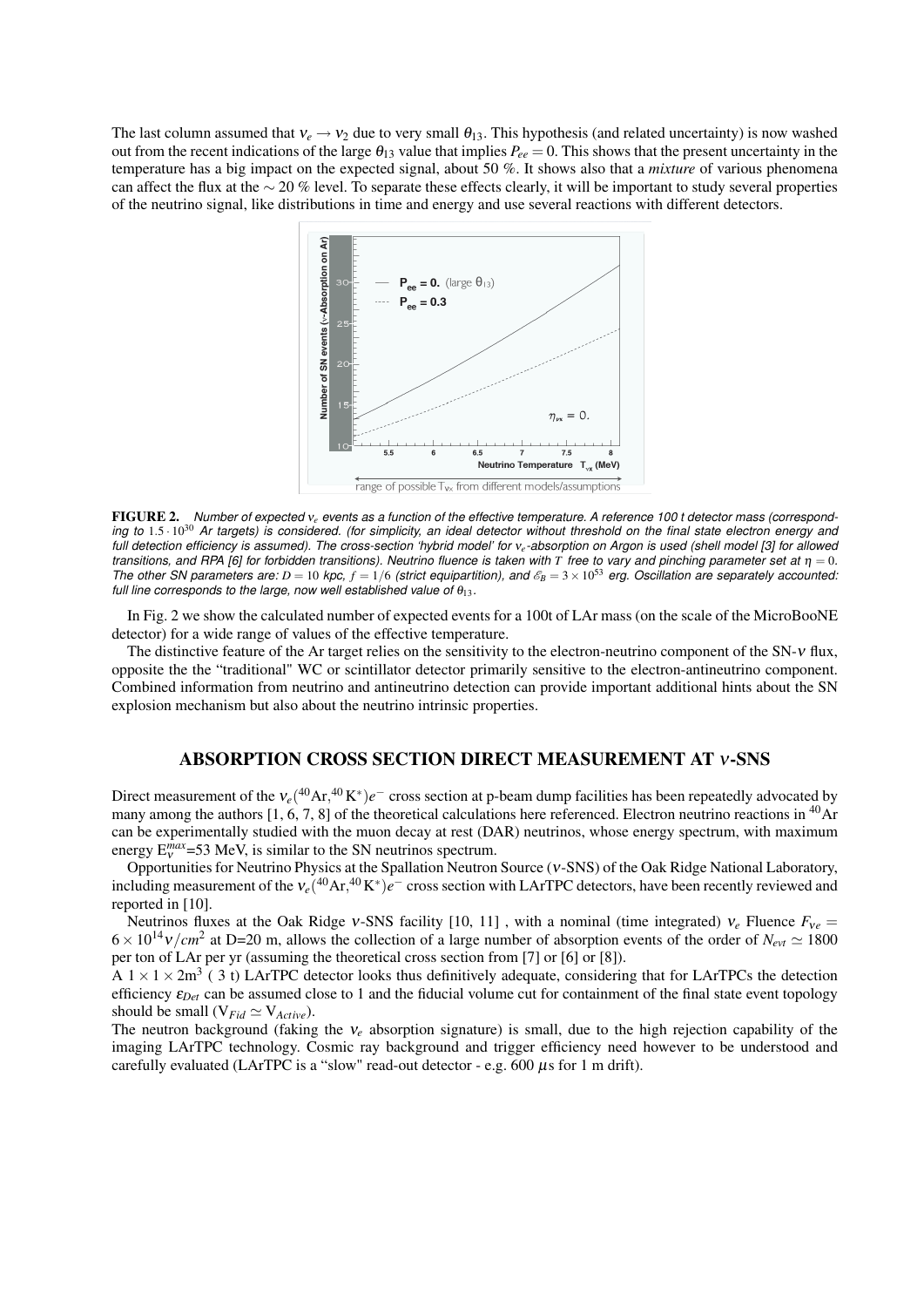

FIGURE 3. *[Left] Side and Front Cross-Section views of the* ArgoNeuT *cryostat. The inner and outer vessels, the chimney on the top and the removable end-caps at one side are visible in the drawings. [Right] Picture taken during assembly with details of the cooling and recirculation system (the 4-pipe pathways of the recirculation circuit and the cold head of the cryocooler located inside a vacuum-insulated containment vessel).*

In principle, a smaller detector as the existing ArgoNeuT LArTPC detector [12]<sup>1</sup> can also be used. The ArgoNeuT detector, shown in Fig.3, made of a 550 lt cryostat and a TPC of 40  $h \times 47$   $w \times 90$  l cm<sup>3</sup>, corresponding to about ∼170 liters of LAr active volume can detect about 350 evt/yr in ArgoNeuT at the ν-SNS, in case a suitable location at 20 m distance from the target is made available. Though the statistics is limited, a first direct measurement of the ν*<sup>e</sup>* absorption reaction on Argon can be afforded.

The absorption reaction signature from ν-SNS (as well as from SN neutrinos) in a LArTPC detector is well defined. It consists of one primary, prompt energetic e-track (with el.m. shower activity when above 30 MeV, the critical energy in LAr) surrounded by a cluster of secondary e-tracks in a volume ( $r \approx 50$  cm) around the primary vertex in the MeV range and below from Compton conversion of K<sup>\*</sup> de-excitation  $\gamma$ 's (in LAr  $X_0 = 14$  cm).

The energy of the prompt recoil electron yields the neutrino incident energy. The total energy of the secondary photons (partly prompt and partly delayed) corresponds, when all the Compton electrons were detected, to the K<sup>∗</sup> level above ground state of the nuclear transition.

An event recorded by the ICARUS T600 detector during the commissioning test run on surface in 2001 has been shown [13]. Its topological signature, shown in Fig.4, with an e-like track and a couple of localized energy depositions in the surrounding volume, is similar to the expected signature for a SuperNova or ν-SNS neutrino interaction in LAr. The event was induced by cosmic ray interaction in the material surrounding the LAr volume.

With LArTPC detectors, only a modest cut of about  $E^{thr} = 8$  MeV in the neutrino energy spectrum is required. This threshold is determined by a minimum energy around 5 MeV for the leading electron track identification, in addition to the Q-value of the  $(^{40}Ar,^{40}K^*)$  nuclear transition (2.3 MeV to the lowest-lying GT level), but an accurate calibration of the detector energy response is necessary.

<sup>&</sup>lt;sup>1</sup> The ArgoNeuT detector is presently committed for an extended run at the Fermilab Test beam Facility (2012-14) - LArIAT Experiment. A subsequent transportation and use at the OakRidge Lab ν-SNS facility should be agreed with the Institutions who own different components of the detector and readout system.